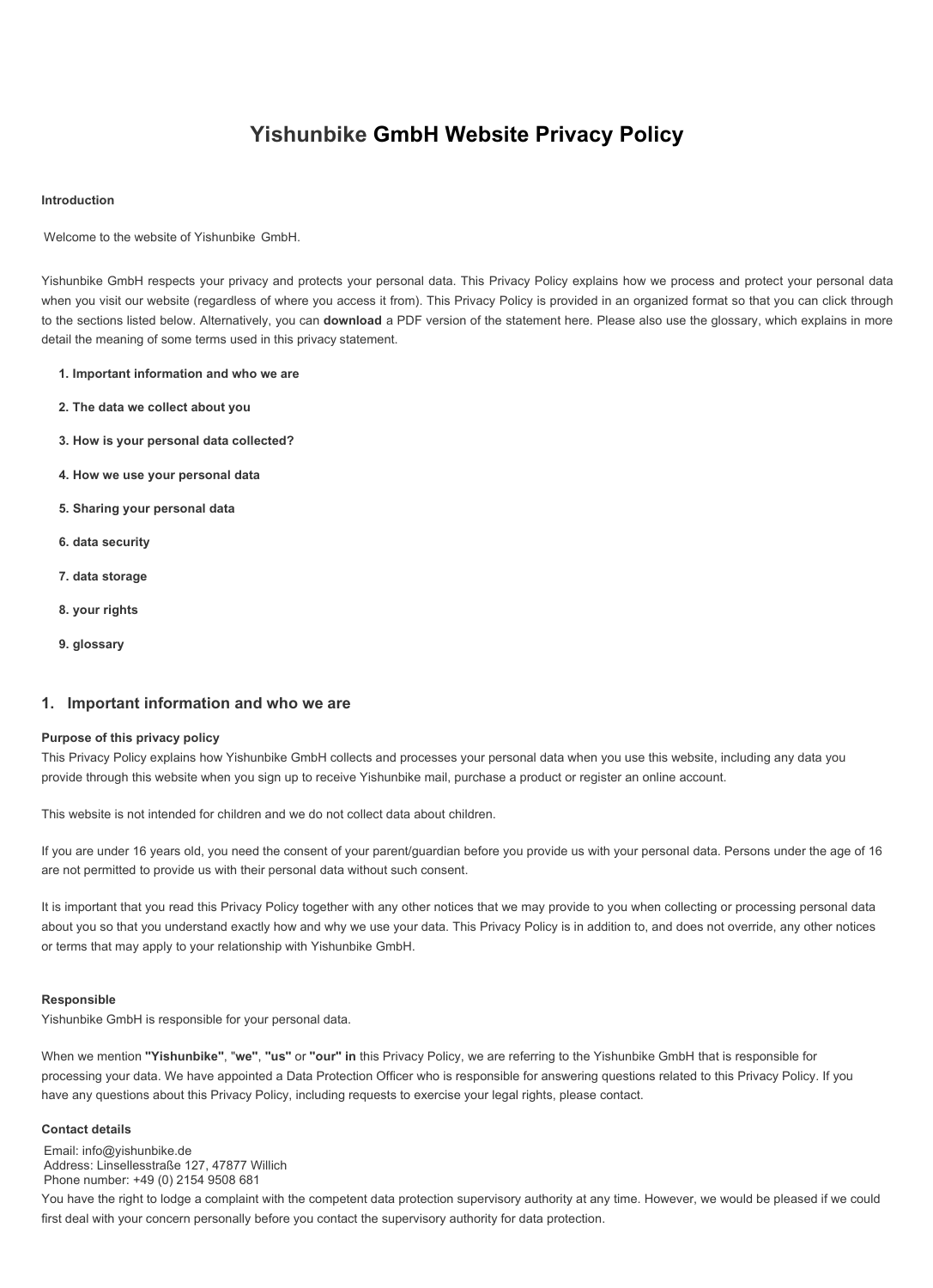#### **Changes to the privacy policy and your obligation to inform us of changes**

This privacy policy was last updated on 20/02/2021.

We will keep this privacy statement up to date and will notify you of any material changes to the statement. Any notification of changes to this Privacy Statement will be displayed on a banner at the top of our website for 30 days after the change.

It is important that the personal data we hold about you is accurate and up to date. Please inform us if your personal data changes during your relationship with us.

#### **Third-party links**

This website may contain links to third-party websites, plugins, and applications. Clicking on or enabling these links may allow third parties to collect or share information about you. We do not control these third-party websites and are not responsible for their privacy statements. When you leave our website, we encourage you to read the privacy statements of each website you visit.

# **2. The data we collect about you**

Personal data is any information about a person from which that person can be identified. This does not include data that does not allow any conclusion to be drawn about you (anonymized data).

We may process various types of personal data about you, including but not limited to:

- **Personal information** includes your first name, last name, username or similar identifier, and gender.
- **Contact details** includes billing address, shipping address, email address, and phone numbers.
- **Payments Data** includes details about payments to and from you and other details about products and services you have purchased from us.

• **Technical data** includes the Internet Protocol (IP) address, your credentials, browser type and version, time zone setting, and location, browser plug-in types and versions, operating system and platform, and other technologies on the devices you use to access this website.

• **Account profile data** includes your username and password, your purchases or orders, your interests, preferences, feedback, and survey responses.

• **Usage data** includes information about how you use our website, products and services.

• **Marketing and Communications Data** includes your preferences in receiving marketing materials from us and your preferred method of receiving such promotional communications.

We also collect and use **aggregated data**, such as statistical or demographic data. Aggregated data may be derived from your personal data, but is not considered personal data because it does **not** directly **or** indirectly reveal your identity. For example, we may aggregate your usage data to calculate the percentage of users who access a particular part of the Site. However, if we combine or link aggregated data with your personal data to identify you in a direct or indirect way, we will treat that combined data as personal data used in accordance with this Privacy Policy.

We do not collect any special categories of **personal data** (this includes information about your race or ethnicity, religious or spiritual beliefs, sex life, sexual orientation, political opinions, trade union membership, information about your health, and genetic and biometric data). In addition, we do not collect any data about criminal convictions and offenses.

## **If you do not provide us with personal data**

If we are required by law to collect personal data or we need personal data to enter into or perform a contract with you and you do not provide us with that data, we may not be able to perform the contract we have entered into or will enter into with you (for example, to provide you with the goods you ordered). In this case, we may have to cancel an order, but we will notify you at the relevant time if this is the case.

# **3. How is your personal data collected?**

We use different methods to collect information from you and about you, namely:

• **Direct Communications:** You may share your personal, contact and payment information with us by filling out forms or communicating with us by mail, phone, email or otherwise. This includes personal information you share with us when you:

- purchase our products;
- create an account on our website;
- Sign up to receive our offers or notifications, including Yishunbike Mail;
- Request promotional material;
- Participate in a sweepstakes, promotion or survey; or
- you give us feedback.
- **Automated Technologies or Interactions:** As you visit our website, we may automatically collect technical data about your device and your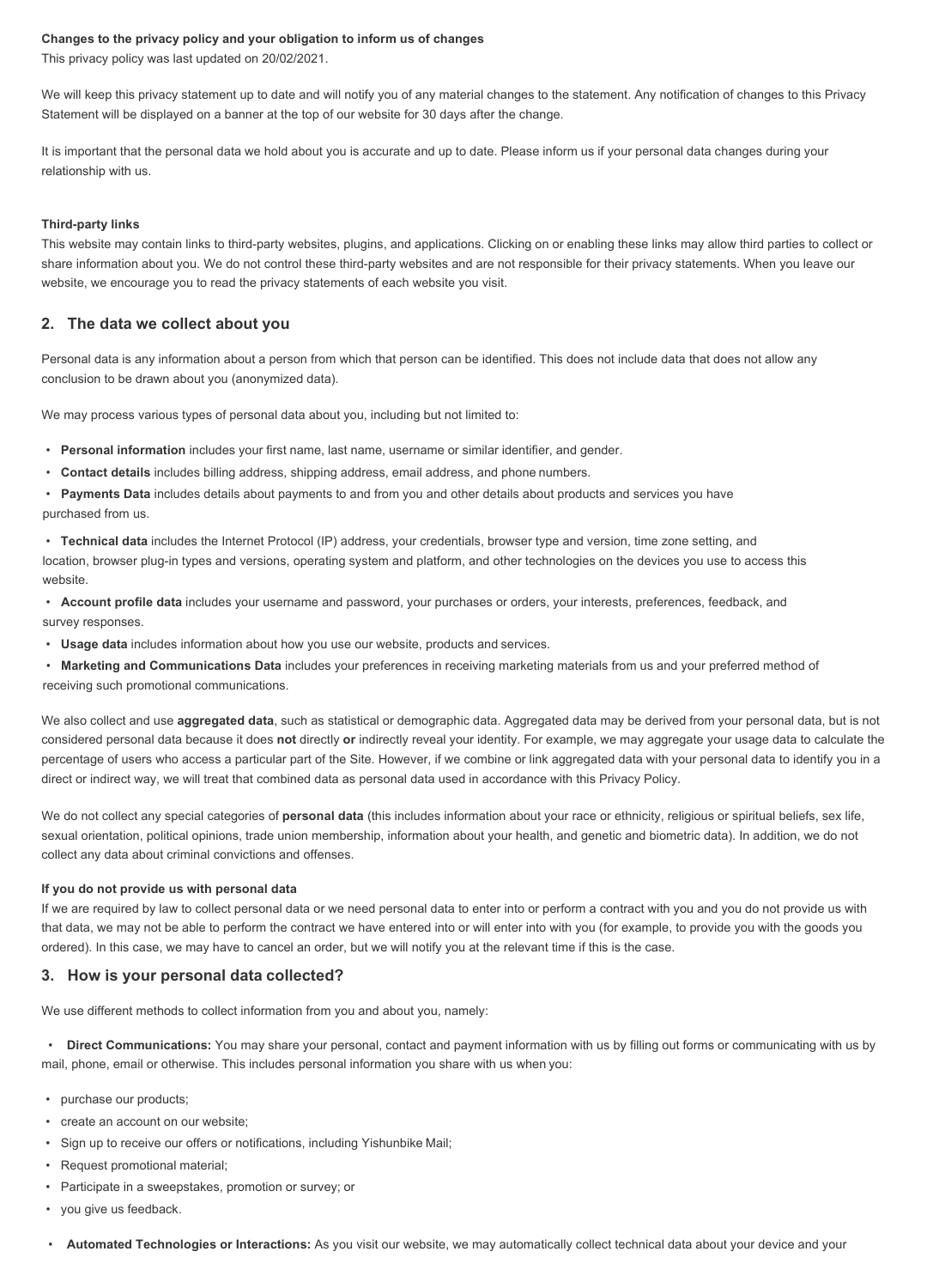browsing activities and behaviors. We collect this personal information using cookies, server logs and other similar technologies. We may also obtain technical data about you when you visit other websites that use our cookies. For more details, please see our **Cookie Policy.**

- **Third Parties or Publicly Available Sources:** We may receive personal information about you from various third parties as described below:
- Technical data of the following parties:
	- (a) Providers of web analytics services, such as Google based outside the EU;
	- (b) Search engine providers such as Google.
- Contact, credit, and transaction data from providers of technical, payment, and delivery services, such as Barclaycard, located within the EU.
- Identity or contact data from publicly available sources, such as the commercial register or the electoral register located within the EU.
- **Applying for a job at Yishunbike by email:** If applicable, you will share personal information with us as part of your application for a job at Yishunbike.

# **4. How we use your personal data**

• We process your personal data only when permitted by law. In the most common cases, we will use your personal data as follows: When we need to fulfill the contract that we intended to conclude with you or that we have already concluded with you.

• If this is necessary for our legitimate interest (or that of a third party) and this interest overrides your interest or your fundamental rights and freedoms prevail.

If we have to comply with a legal or regulatory obligation.

If we send you direct promotional material from third parties via email or text message, this will only be done on the basis of your express consent. You have the right to withdraw your consent to receive advertising at any time by contacting us.

**Purposes for the use of your personal data** In the following, we have described in tabular form how we use your personal data and on which legal bases we rely. Where necessary, we have also stated our legitimate interest in doing so.

Please note that we may process your personal data for more than one purpose, depending on the purpose for which we use your data. Please *contact us* if you need more details about the legal basis on which we process your personal data should more than one basis be listed in the table.

| <b>Purpose</b>                                                                                                                                                                                                     | <b>Types of data</b>                                                                                                      | Legal basis for processing<br>including the basis of<br>legitimate interest                                                                                                                                                                                                                                           |
|--------------------------------------------------------------------------------------------------------------------------------------------------------------------------------------------------------------------|---------------------------------------------------------------------------------------------------------------------------|-----------------------------------------------------------------------------------------------------------------------------------------------------------------------------------------------------------------------------------------------------------------------------------------------------------------------|
| Registration as a new customer                                                                                                                                                                                     | (a) Personal information<br>(b) Contact details                                                                           | Fulfillment of a contract with you<br>Article 6 para. 1 b) DSGVO                                                                                                                                                                                                                                                      |
| Processing and delivery of your<br>order including:<br>(a) Management of payments, costs<br>and fees<br>(b) Collection and collection of our<br>amounts due                                                        | (a) Personal information<br>(b) Contact details<br>(c) Payment data                                                       | (a) Fulfillment of a contract with you<br>Article 6 para. 1 b) DSGVO<br>Necessary for our legitimate interests<br>(collection of debts owed). Article 6<br>para.1 f) DSGVO                                                                                                                                            |
| Managing our business relationship<br>with you, which includes:<br>(a) Notification of changes to our<br>Terms and Conditions or Privacy<br>Policy.<br>The request to leave a rating or<br>participate in a survey | (a) Personal information<br>(b) Contact details<br>(c) User profile data<br>(d) Marketing and communication               | (a) Fulfillment of a contract with you<br>Article 6 para. 1 b) DSGVO<br>(b) Need to fulfill a legal<br>obligation<br>Article 6 para.1 c) DSGVO<br>Necessary for our legitimate interests<br>(to keep our records up to date and to<br>determine how customers use our<br>products/services) Article 6(1)(f)<br>DSGVO. |
| Enabling you to participate in a<br>sweepstakes, contest or survey                                                                                                                                                 | (a) Personal information<br>(b) Contact details<br>(c) User profile data<br>(d) Usage data<br>Marketing and communication | (a) Explicitly given consent Article 6<br>$(1)$ a) DSGVO<br>(b) Fulfillment of a sweepstakes contract<br>with you<br>Article 6 paragraph 1 b) DSGVO                                                                                                                                                                   |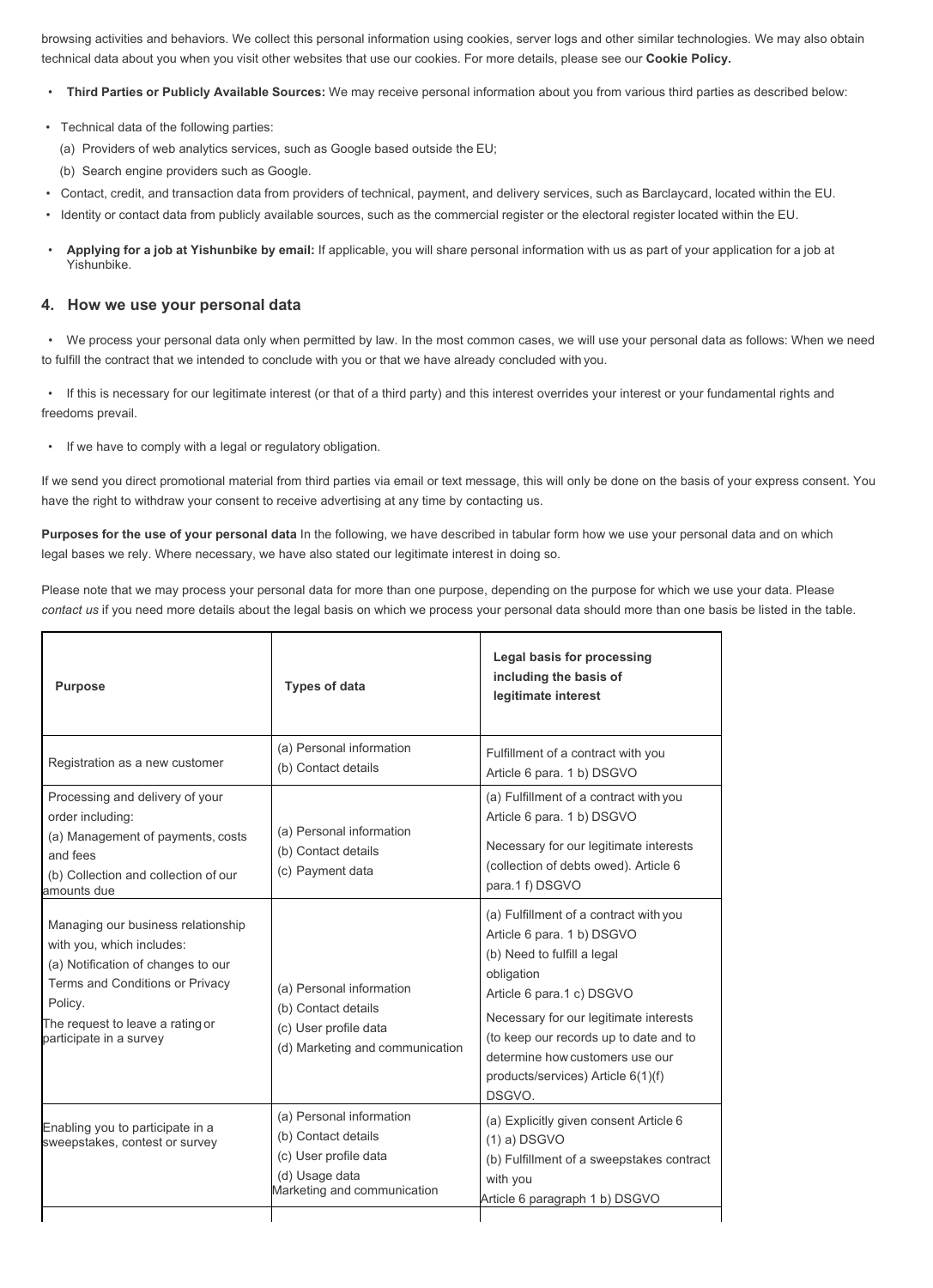| Managing and protecting our business<br>and this website (including<br>troubleshooting, data analysis, testing,<br>system maintenance, support,<br>reporting, and hosting data). | (a) Personal information<br>(b) Contact details<br>(c) Technical data                                                                               | (a) Necessary for our legitimate interests<br>(for our ongoing business operations,<br>the provision of administrative and IT<br>services, network security, to prevent<br>fraud and in the context of a corporate<br>reorganization or group restructuring)<br>Article 6 para.1 f) DSGVO<br>(d) Necessary to fulfill a legal<br>obligation<br>Article 6 para.1 c) DSGVO |
|----------------------------------------------------------------------------------------------------------------------------------------------------------------------------------|-----------------------------------------------------------------------------------------------------------------------------------------------------|--------------------------------------------------------------------------------------------------------------------------------------------------------------------------------------------------------------------------------------------------------------------------------------------------------------------------------------------------------------------------|
| Display matching<br>Website content and advertisements<br>and determining or evaluating the<br>impact of advertisements in<br>accordance with our cookie policy.                 | (a) Personal information<br>(b) Contact details<br>(c) User profile data<br>(d) Usage data<br>(e) Marketing and communication<br>(f) Technical data | (a) Necessary for our legitimate<br>interests (to determine how customers<br>use our products/services in order to<br>develop them further, expand our<br>business and inform our marketing)<br>Article 6 para.1 f) DSGVO<br>(b) Explicitly given consent Article 6<br>$(1)$ a) DSGVO                                                                                    |
| Use of data analytics to improve<br>website, products/services, marketing,<br>customer relations and experience                                                                  | (a) Technical data<br>(b) Usage data                                                                                                                | Necessary for our legitimate interests (to<br>define types of customers for our<br>products and services, to keep our<br>website up to date and informative, to<br>develop our business and to inform our<br>marketing).<br>Article 6 para.1 f) DSGVO                                                                                                                    |
| Making suggestions or<br>recommendations regarding goods<br>or services that may be of interest to<br>you (profiling and automated<br>processing).                               | (a) Personal information<br>(b) Contact details<br>(c) Technical data<br>(d) Usage data<br>(e) User profile data                                    | Explicitly given consent Article 6<br>$(1)$ a) DSGVO                                                                                                                                                                                                                                                                                                                     |

**Please note: Pursuant to Article 21(2) of the EU General Data Protection Regulation ("GDPR"), you have the right to object to the processing of your personal data for marketing purposes, including the profiling described above. Please refer to the subsection "Your rights" for a detailed explanation of your rights and how you can exercise them.**

# **Promotional offers from us**

We use your personal, contact, usage, user profile and technical data to give us an idea of what you want, need or what might be of interest to you. In this way, we decide which products, services and offers might be relevant for you (marketing).

You will receive marketing communications from us if you have consented to receive information from us, for example, if you have purchased goods from us or if you have provided us with your details as part of entering a competition or registering for a promotion and you have not opted out of receiving marketing material.

# **Third party marketing**

We will obtain your explicit consent before sharing your personal data with any company outside the Yishunbike GmbH for marketing purposes.

We will not sell, share or rent your personal information to third parties unless we have your permission to do so or it is required by law.

# **Logout**

You can ask us to stop sending you advertising at any time by:

- Follow the opt-out links in any promotional message sent to you; or
- by *contacting* us personally.

You can also subscribe or unsubscribe to receive Yishunbike Mail on your online account.

# **Cookies**

We use so-called cookies on our site to recognize multiple use of our offer, by the same user / Internet connection owner. Cookies are small text files that your Internet browser stores on your computer. They serve to optimize our Internet presence and our offers. These are mostly so-called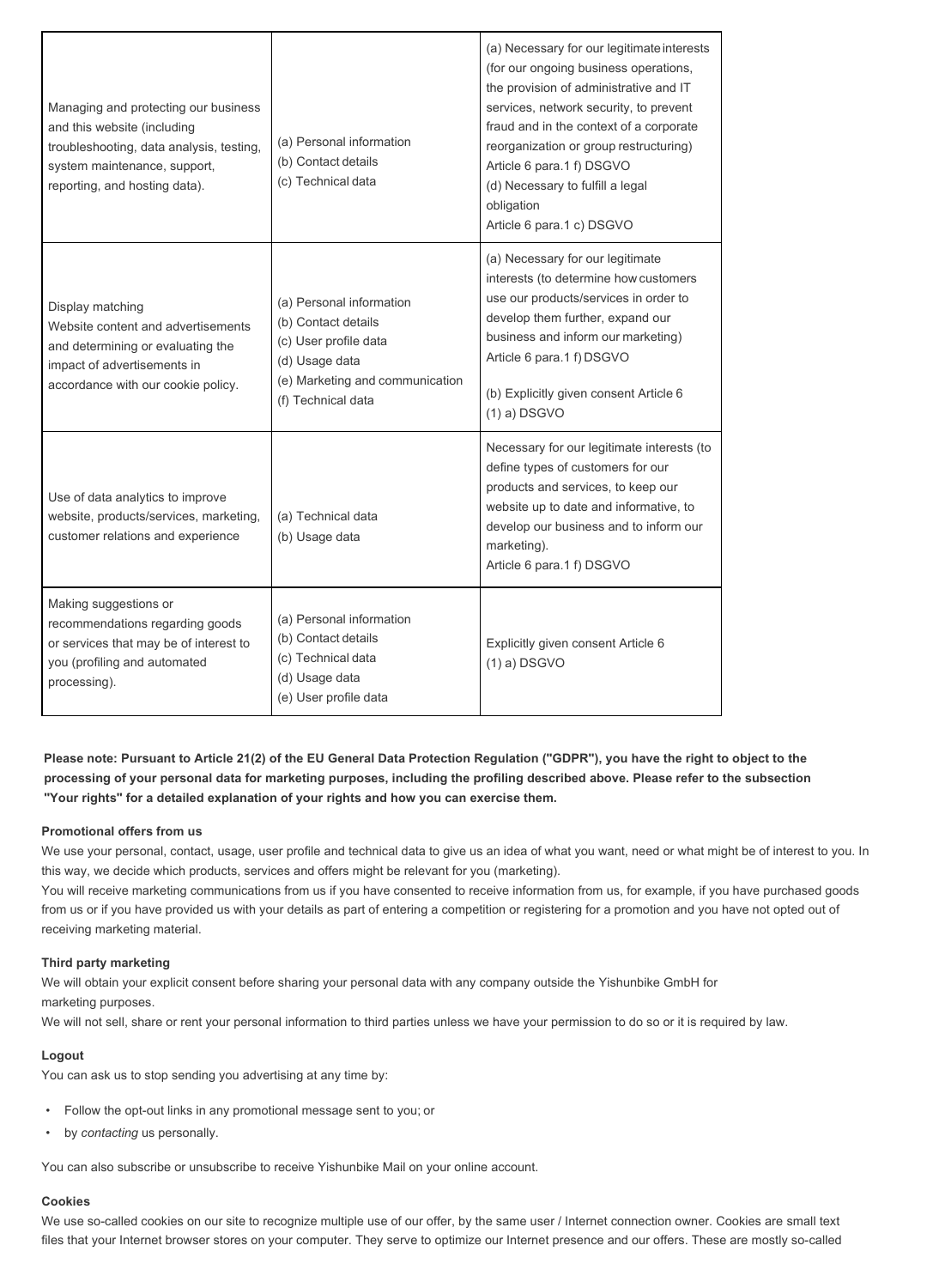"session cookies", which are deleted after the end of your visit.

You may refuse the use of cookies by selecting the appropriate settings on your browser, however please note that if you do this you may not be able to use the full functionality of this website.

## **Change of purpose**

We will only use your personal data for the purposes for which we collected it, unless we need to use it for other purposes and that reason is compatible with the original purpose. If you would like an explanation of how processing for the new purpose is compatible with the original purpose, please contact us.

If we need your personal data for another purpose, we will notify you of this and provide the legal basis that allows us to do so.

Please note that we may process your personal data without your knowledge or consent in accordance with the above rules where required or permitted by law.

# **5. Disclosure of your personal data**

We must share your personal information with the parties listed below for the purposes set forth in the table in Section 4:

- Internal third parties as described in the attached **glossary.**
- External third parties as described in the attached **glossary.**

We require all third parties to respect the security of your personal data and to use it in accordance with the law. We prohibit external service providers from using your personal data for their own purposes and only permit the processing of personal data for specific purposes and in accordance with our instructions.

# **6. Data security**

We have appropriate safeguards in place to prevent your personal information from being accidentally lost, used, altered, disclosed, or accessed in an unauthorized manner. We also restrict access to your personal information to those employees, agents, contractors and other third parties who have a need to know such information by virtue of their employment. They will process your personal data only in accordance with our instructions and they are bound by confidentiality obligations.

We have established procedures to respond to suspected personal data breaches and will notify you and any relevant data protection supervisory authorities of any such breach to the extent we are required to do so by law.

# **7. Data storage**

#### **How long will my personal data be used?**

We will retain your personal information only for as long as necessary to fulfill the purposes for which we collected it, including for the purpose of complying with any legal, accounting or reporting requirements. In some circumstances you may ask us to delete your data, see Request for Deletion for more information.

In certain circumstances, we may anonymize your personal information (so that it can no longer be associated with you) for research or statistical purposes. In this case, we may use this information indefinitely without notifying you.

# **8. Your rights**

You have various rights in relation to your personal data. Please click on the links below to find out more about these rights (or refer to the glossary below):

- *Information about your personal data.*
- *Correction of your personal data.*
- *Deletion of your personal data.*
- *Object to the processing of your personal data.*
- *Restriction of the processing of your personal data.*
- *Transfer of your personal data.*
- *Right to withdraw consent.*

#### **Fees**

Generally, you do not have to pay a fee to access your personal data or to exercise other rights. Where appropriate, we may exceptionally charge a reasonable fee if your request is clearly unfounded or repetitive.

## **What we might need from you**

We may require certain information from you to help us establish your identity before responding to a request. This is a security measure to ensure